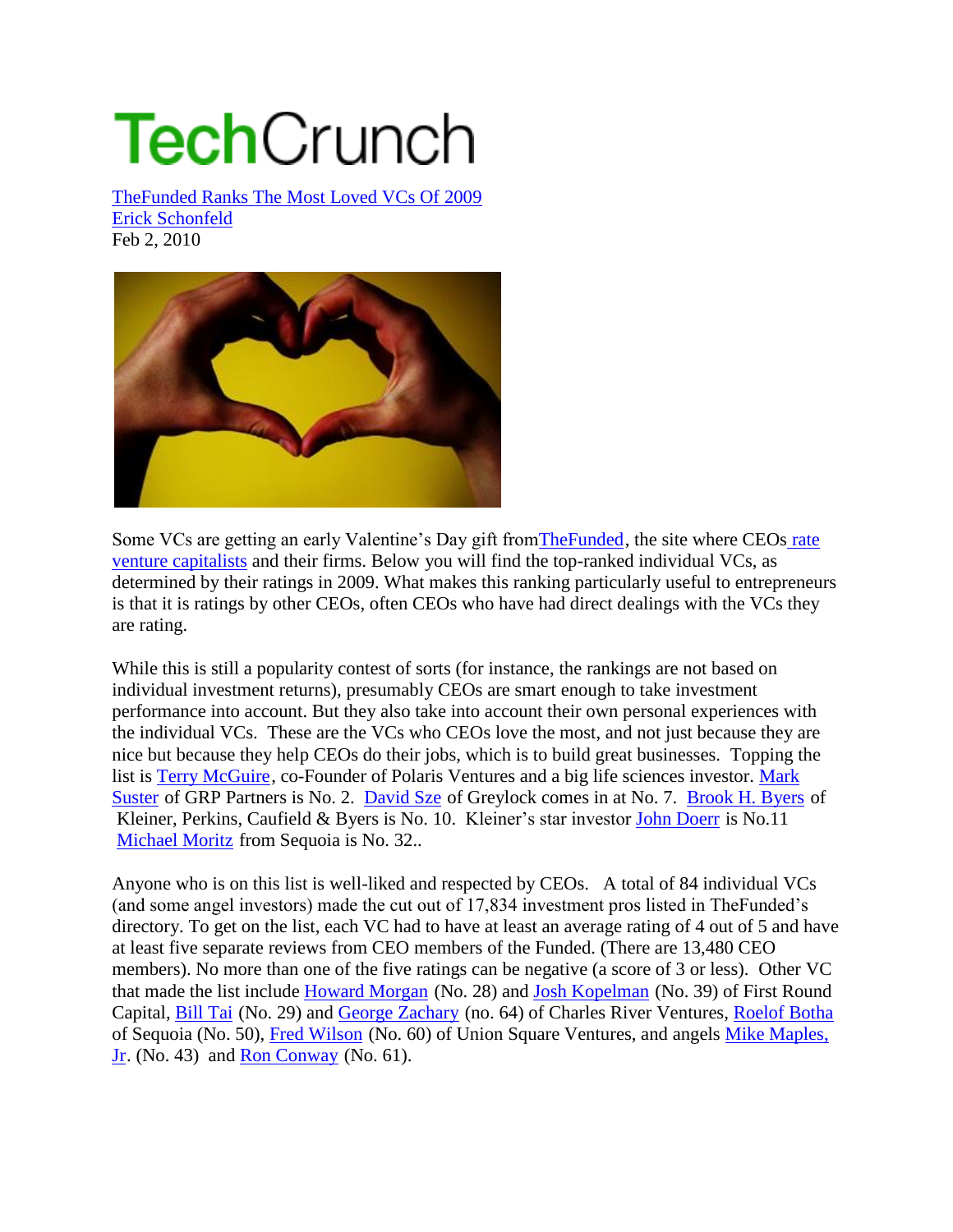You can compare this list to the most active VC firms of 2009 to get a sense of the overlap between these rankings and which firms are doing the most deals. Some other insights that TheFunded shared with us: there was a lot of turnover in VC firms in 2009. When TheFunded sent emails to all the investment pros in its directory, 38 percent either bounced back or replied with an automated message saying they've left their firms. None of those people are on this list. And about one or two firms a week became inactive, or 9 percent of the 4,005 firms listed in its directory.

TheFunded.com is offering two free tickets to the Future of Funding event on February 18th in San Mateo, where many of the top-ranked venture capitalists will be attending an awards ceremony. The tickets will go to the two best comments about the state of venture capital (as determined by us or TheFunded's Adeo Ressi).

## **Top-Ranked VCs by TheFunded**

- 1. Terrance G. McGuire, Managing General Partner at Polaris Venture Partners, rated 5 by 5 CEOs
- 2. Mark Suster, Partner at GRP Partners, rated 4.8571 by 7 CEOs
- 3. Andy Fillat, Managing Member at Leapfrog Ventures, rated 4.8333 by 6 CEOs
- 4. Dan Rua, Managing Partner at Inflexion Partners, rated 4.8 by 5 CEOs
- 5. Paul H. Klingenstein, Managing Partner at Aberdare Ventures, rated 4.6667 by 9 CEOs
- 6. Stuart Ellman, Managing Partner at RRE Ventures, rated 4.6667 by 6 CEOs
- 7. David Sze, Partner at Greylock Partners, rated 4.6429 by 14 CEOs
- 8. Ross A. Jaffe, Managing Director at Versant Ventures, rated 4.6364 by 11 CEOs
- 9. Steven D. Arnold, Managing General Partner at Polaris Venture Partners, rated 4.625 by 8 CEOs
- 10. Brook H. Byers, Partner at Kleiner, Perkins, Caufield & Byers, rated 4.6 by 10 CEOs
- 11. John Doerr, Partner at Kleiner, Perkins, Caufield & Byers, rated 4.5714 by 14 CEOs
- 12. Philip Gianos, General Partner at InterWest Partners, rated 4.5714 by 7 CEOs
- 13. James D. Robinson III, General Partner at RRE Ventures, rated 4.5556 by 9 CEOs
- 14. Richard W. Levandov, General Partner at Masthead Venture Partners, rated 4.5455 by 11 CEOs
- 15. Phil Black, General Partner at True Ventures, rated 4.5 by 12 CEOs
- 16. Andreas Stavropoulos, Managing Director at Draper Fisher Jurvetson, rated 4.5 by 6 CEOs
- 17. Jed Katz, Managing Director at Javelin Venture Partners, rated 4.4737 by 19 CEOs
- 18. William J. Link, Managing Director at Versant Ventures, rated 4.4444 by 9 CEOs
- 19. Jon Callaghan, General Partner at True Ventures, rated 4.4167 by 12 CEOs
- 20. Joerg Ueberla, General Partner at Wellington Partners, rated 4.4 by 5 CEOs
- 21. Tom Bogan, Partner at Greylock Partners, rated 4.4 by 5 CEOs
- 22. Maria Cirino, Managing Director at 406 Ventures, rated 4.4 by 5 CEOs
- 23. Mark S. Menell, Partner at Rustic Canyon Ventures, rated 4.3333 by 12 CEOs
- 24. Doug Pepper, General Partner at InterWest Partners, rated 4.3333 by 9 CEOs
- 25. Michael T. Fitzgerald, General Partner at Commonwealth Capital Ventures, rated 4.3333 by 9 CEOs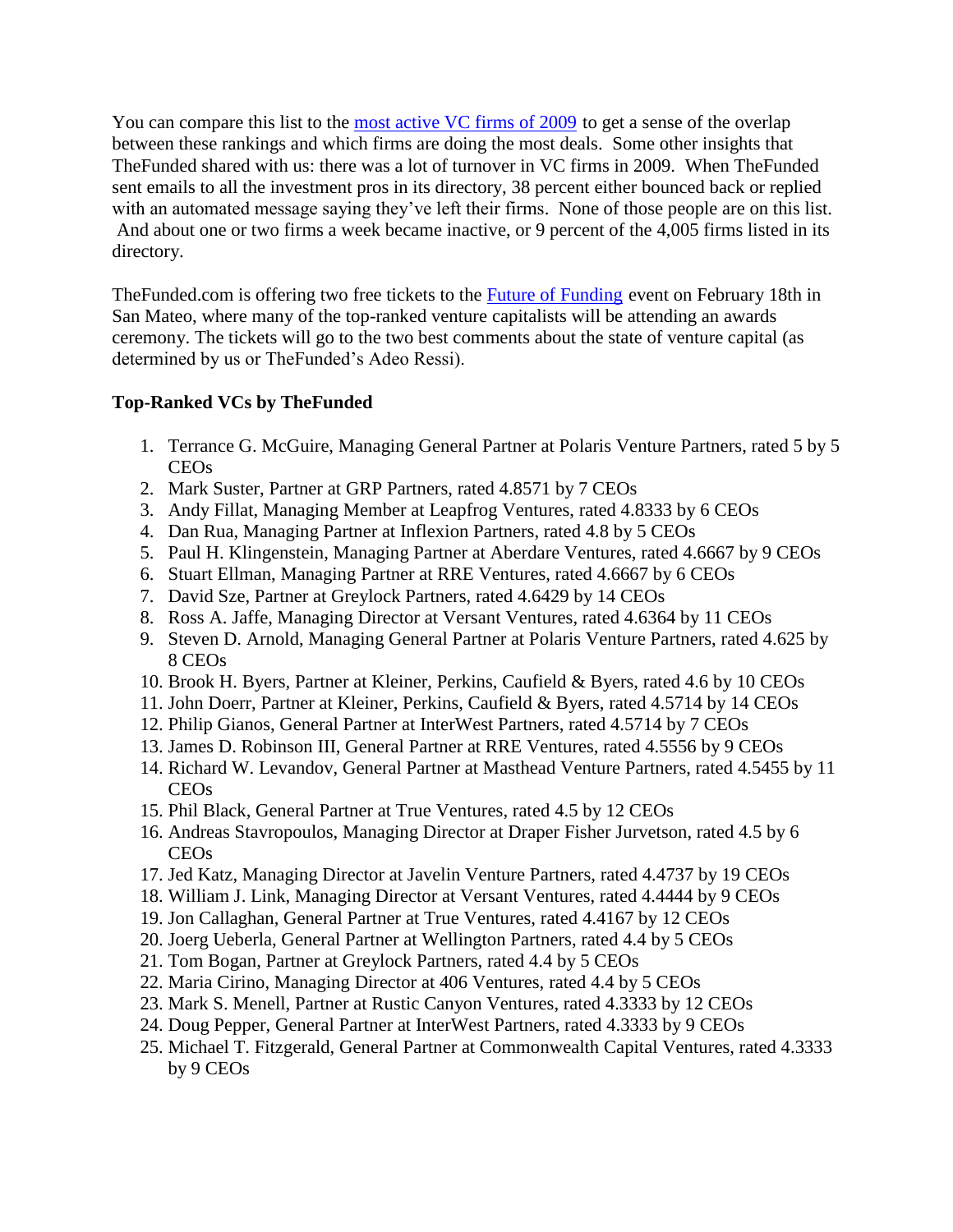- 26. Bijan Salehizadeh, M.D., General Partner at Highland Capital Partners, rated 4.3333 by 9 CEOs 27. Nicolas El Baze, Partner at Partech International, rated 4.3333 by 6 CEOs 28. Howard Morgan, Partner at First Round Capital, rated 4.3077 by 13 CEOs 29. Bill Tai, Partner at Charles River Ventures, rated 4.2857 by 14 CEOs 30. David Ladd, Managing Director at Mayfield Fund, rated 4.2857 by 7 CEOs 31. Frank Boehnke, General Partner at Wellington Partners, rated 4.2857 by 7 CEOs 32. Michael Moritz, Partner at Sequoia Capital, rated 4.2778 by 18 CEOs 33. Peter Sinclair, Managing Member at Leapfrog Ventures, rated 4.2727 by 11 CEOs 34. Donald B. Milder, Managing Director at Versant Ventures, rated 4.25 by 8 CEOs 35. John Burke, General Partner at True Ventures, rated 4.25 by 8 CEOs 36. Bill Kaiser, Partner at Greylock Partners, rated 4.25 by 8 CEOs 37. Bill Elmore, General Partner at Foundation Capital, rated 4.25 by 8 CEOs 38. Mark Hatfield, Partner at Fairhaven Capital, rated 4.2222 by 9 CEOs 39. Joshua Kopelman, Managing Partner at First Round Capital, rated 4.2 by 30 CEOs 40. Lon H.H. Chow, General Partner at Apex Venture Partners, rated 4.2 by 5 CEOs 41. Dave Fachetti, Managing Director at Globespan Capital Partners, rated 4.2 by 5 CEOs 42. Edward L. Cahill, Partner at HLM Venture Partners, rated 4.2 by 5 CEOs 43. Mike Maples Jr., General Partner at Maples Investments, rated 4.1818 by 22 CEOs 44. David Stern, Venture Partner at Clearstone Venture Partners, rated 4.1818 by 11 CEOs 45. Curtis Feeny, Managing Director at Voyager Capital, rated 4.1667 by 12 CEOs 46. John W. Jarve, Managing Director at Menlo Ventures, rated 4.1667 by 6 CEOs 47. Shawn T. Carolan, Managing Director at Menlo Ventures, rated 4.1667 by 6 CEOs 48. Bob Spinner, Managing Director at Sigma Partners, rated 4.1667 by 6 CEOs 49. Stuart MacFarlane, Managing Director at Momentum Venture Management, rated 4.1667 by 6 CEOs 50. Roelof Botha, Partner at Sequoia Capital, rated 4.1538 by 26 CEOs 51. Anthony P. Lee, General Partner at Altos Ventures, rated 4.1538 by 13 CEOs 52. William D. Porteous, General Partner at RRE Ventures, rated 4.1538 by 13 CEOs 53. Michael Kim, Partner at Rustic Canyon Ventures, rated 4.1538 by 13 CEOs 54. Brent Ahrens, General Partner at Canaan Partners, rated 4.1429 by 7 CEOs 55. Eric Wiesen, Principal at RRE Ventures, rated 4.1429 by 7 CEOs 56. Alex Mendez, General Partner at Storm Ventures, Inc., rated 4.125 by 8 CEOs 57. Richard A. D'Amore, General Partner at North Bridge Venture Partners, rated 4.125 by 8 CEOs 58. Jonathan Ebinger, Partner at BlueRun Ventures, rated 4.1111 by 9 CEOs 59. Gus Tai, General Partner at Trinity Ventures, rated 4.1 by 10 CEOs 60. Fred Wilson, Partner at Union Square Ventures, rated 4.0952 by 21 CEOs 61. Ron Conway, General Partner at SV Angel, rated 4.0909 by 11 CEOs 62. Hodong Nam, General Partner at Altos Ventures, rated 4.0833 by 12 CEOs 63. Gilman Louie, Partner at Alsop Louie Partners, rated 4.0769 by 13 CEOs 64. George Zachary, Partner at Charles River Ventures, rated 4 by 16 CEOs 65. Paul Maeder, General Partner at Highland Capital Partners, rated 4 by 9 CEOs 66. Warren J. Packard, Managing Director at Draper Fisher Jurvetson, rated 4 by 9 CEOs 67. Bryan Schreier, Partner at Sequoia Capital, rated 4 by 9 CEOs
	- 68. Brian Pokomy, Associate at SV Angel, rated 4 by 8 CEOs